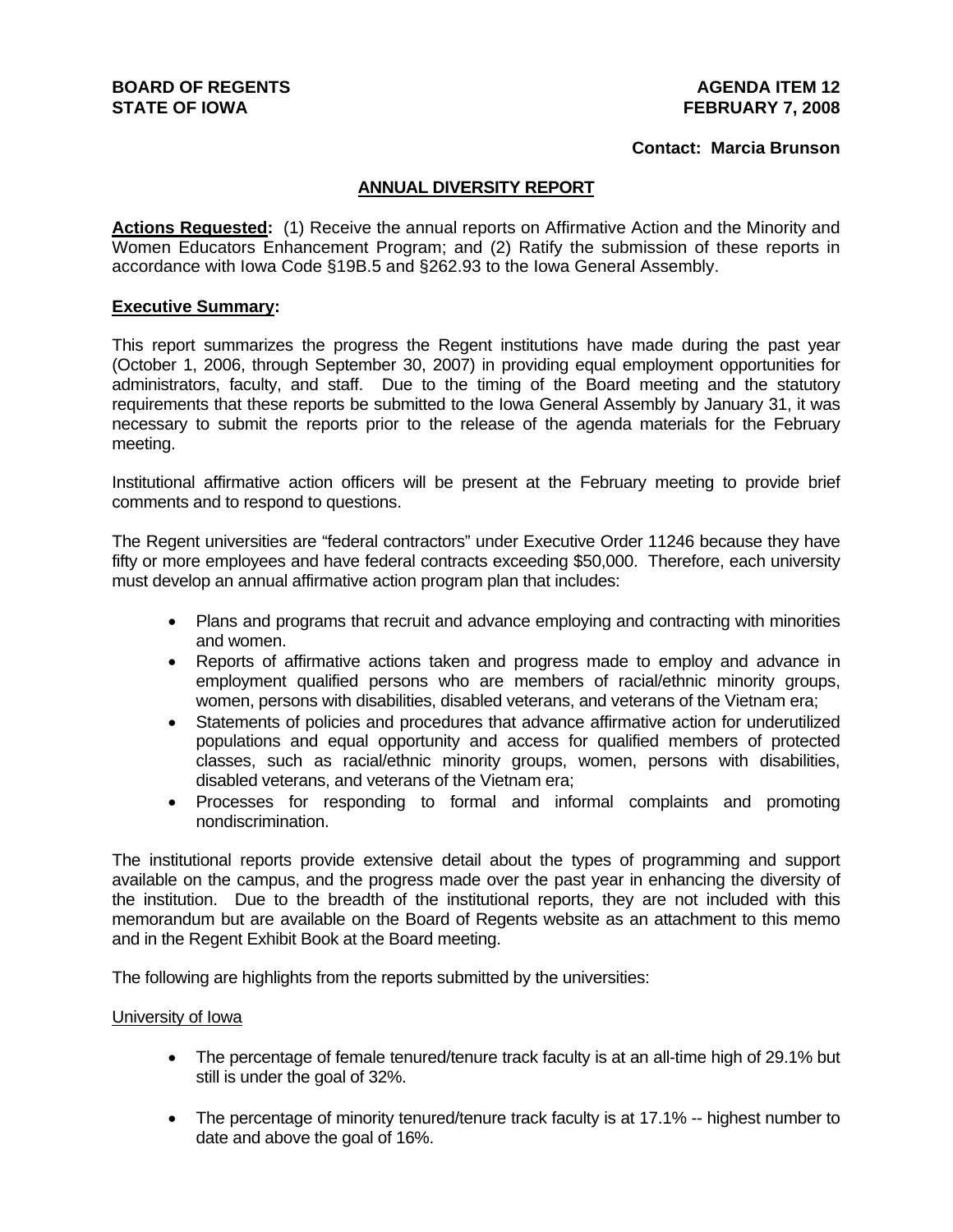# **BOARD OF REGENTS AGENUS AGENDA ITEM 12 STATE OF IOWA** PAGE 2

- The percentage of women among the executive/administrative/managerial group increased to 37.0% from 34.3% in 2006. Minority representation in this group is at 7.1% -- just slightly below the 8% goal.
- Overall minority employment at the University is 8.2%.
- During the 2006-07 data year, the University hired or promoted 1,226 women and 207 racial/ethnic minorities.

### Iowa State University

- Women were hired in the College of Business to fill three of the four vacant faculty positions during the year.
- The College of Agriculture was able to recruit four female, tenure-track faculty members. Through successful retention efforts, the College was also able to retain three tenured female faculty members and one adjunct female faculty member.
- Overall, at the University women make up 35.8% (35.0% in 2005-06) of the executive/ administrative/managerial group and 29.2% (29.1% in 2005-06) in the tenured/tenure track group.
- Minority employment in the tenured/tenure track group is 20.4% (19.4% in 2005-06) and in the professional and scientific group 10.8% (10.1% in 2005-06).
- Overall, minority employment at the University is 10.5%.

## University of Northern Iowa

- Females represent 41.6% of the tenured/tenure track faculty group. Minority representation in this group is 11.4%.
- Overall, minority employment at the University is 9.0%, a slight drop from 9.3% last year.
- There were 219 searches conducted during the reporting period resulting in 188 hires. The faculty and professional and scientific groups had the largest amount of hiring activity. Of the 57 faculty hires, 51% were female and 9% were minority.

While increases or decreases in a given employment category may be slight from year to year, progress is evident when viewed over a five- or ten-year period. A decadal view reveals steady incremental progress toward ensuring equal employment opportunities at the Regent institutions. Total minority employment has risen from 7.4% in 1997; to 8.4% in 2002 and now stands at 8.8%.

Progress is also apparent in the percentage of women in the workforce, particularly in tenure-track positions. The percentage of women tenure-track faculty has increased from 25.6% in 1997 to 31.2% in 2007. Also, the number of women in executive/administrative/managerial positions has increased over the ten-year period – from 25.4% in 1997 to 36.5% in 2007.

More specific information from each institution is shown in Attachment A. The statistics are prepared from workforce data compiled for all regular, full-time and part-time employees working 50% or more for the period October 1, 2006, to September 30, 2007, using federal guidelines prescribed by the Office of Federal Contract Compliance Programs. It is important to note other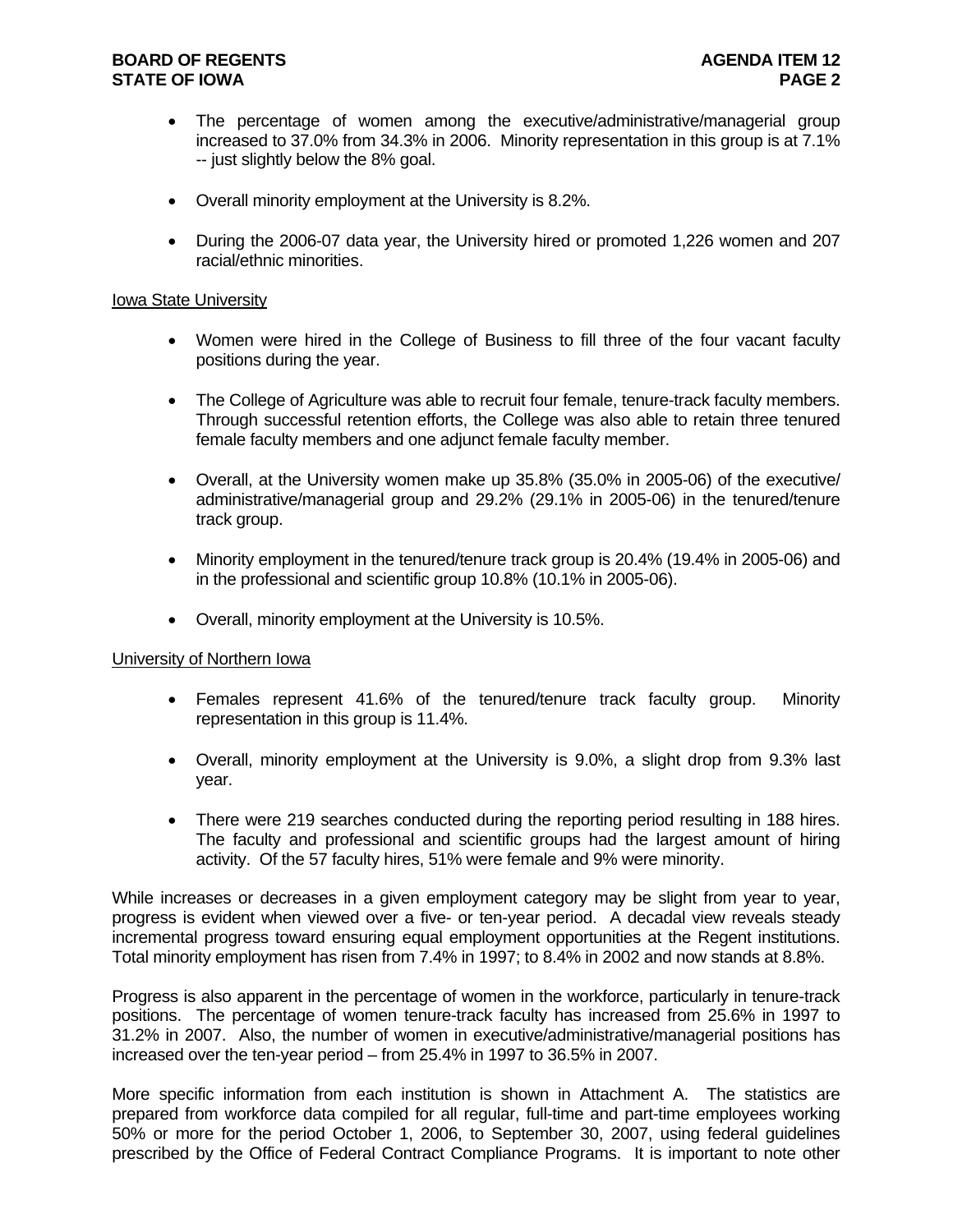# **BOARD OF REGENTS AGENUS AGENDA ITEM 12 STATE OF IOWA** PAGE 3

reports may use different data sources, time periods, and definitions; thus, prudence should be used when comparing data in this report to data in other workforce-related reports.

In accordance with Iowa Code §262.81, the Board of Regents shall establish a program to recruit women and minority educators to faculty positions at the Regent universities. Highlights of the reports submitted by the universities are shown below:

## University of Iowa

- The Office of the Provost supports a program to enhance efforts to recruit and retain minority faculty. This program, the Faculty Diversity Opportunities Program is administered by the Associate Provost for Diversity who works with collegiate deans to identify potential faculty hires who would add to the diversity of the faculty. Allocations (up to \$40,000) to hiring colleges are available to support the hiring of a new faculty member who is a target of opportunity and whose addition would improve the diversity of the requesting college. Support continues as long as the faculty member remains with the University. The FY 2007 commitment to this program was \$1.1 million.
- The Provost appointed a Gender Equity Task Force which was charged to "take a broad look at the status of women faculty at the University and recommend changes and programs to increase the number of women faculty and improve their quality of life". Action is being taken on several recommendations.

# Iowa State University

- The Office of the Provost continues to financially support the recruitment and retention of excellent faculty by funding requests from colleges and departments for dual-career hiring and to diversify the faculty. In FY 2007, \$589,000 was allocated for this purpose.
- A faculty mentoring program was initiated in 1992 with its goal to provide counsel and advice to new junior faculty. In recognition of the mentoring efforts of senior faculty, each receives a \$500 stipend to support their professional development.
- In 2006 ISU was awarded an NSF grant for an initiative that has the goal of improving recruitment, retention and leadership of women faculty in the science, technology, engineering and mathematics ("STEM") fields. The five-year, \$3.3 million award supports the ISU ADVANCE Program which focuses on institutional transformation in advancing the careers of women in the STEM fields.
- ISU hosted the Regional Summit on Diversity, which attracted 200 participants from the Midwest. Over 200 students from Iowa colleges submitted resumes to central Iowa employers at the Diversity Career Fair.
- The President and the Executive Vice President for Academic Affairs have emphasized their expectations of deans and directors to advance excellence through diversity.

#### University of Northern Iowa

- Of the \$40,000 original budget, \$28,000 has been used since 1989 to recruit and hire a minority faculty member for the Political Science Department.
- The balance of these funds has been used since 1990 to recruit and hire an academic administrator as Associate Dean of the Graduate College. This individual retired from her position in 2002. These funds (plus an additional \$8,000) have been reallocated to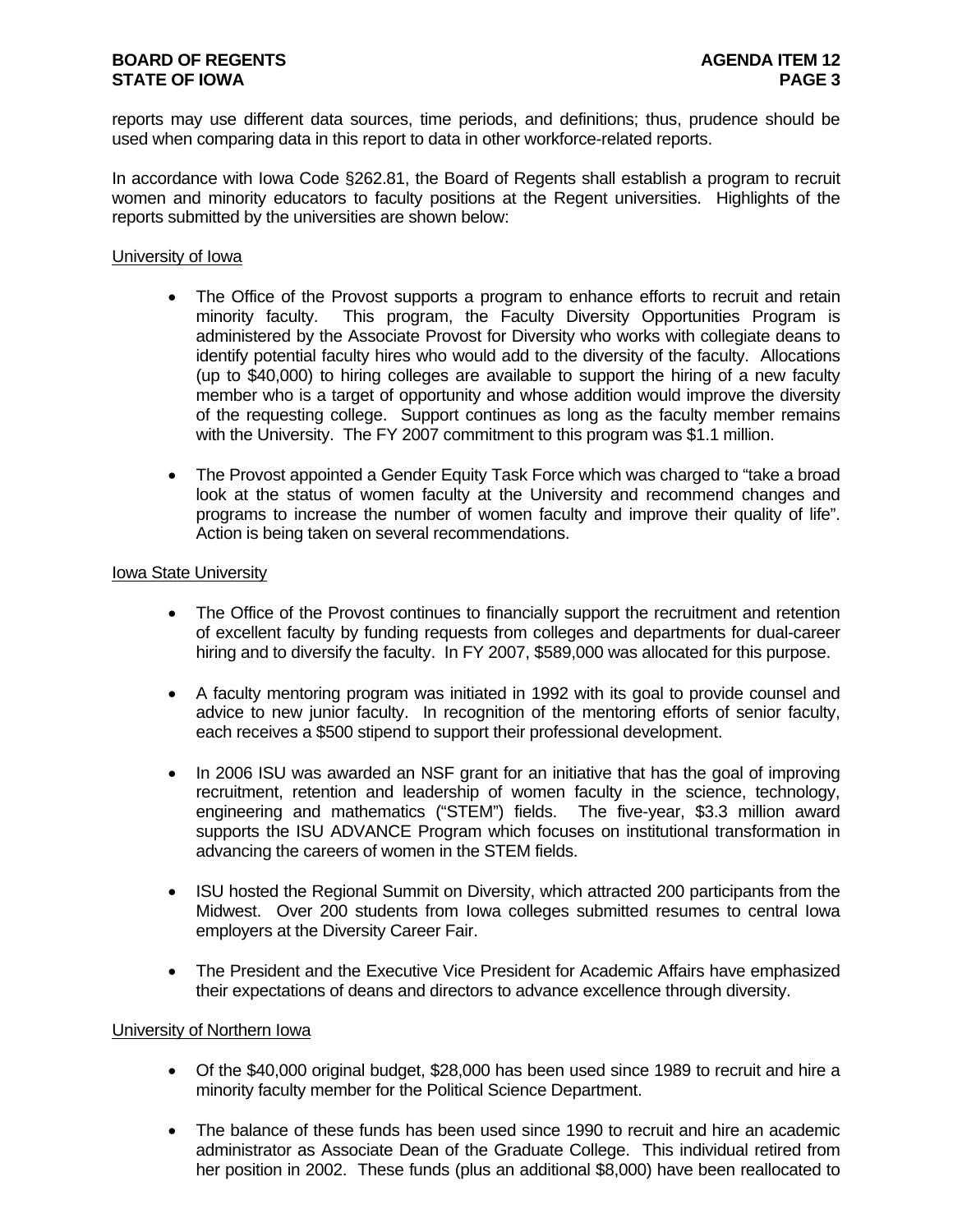support teaching from visiting minority faculty and recruiting students from traditionally black schools such as Xavier, Dillard and Southern universities.

Iowa Code §19B.5 requires that the Board and its institutions submit an annual report on affirmative action, diversity, and multicultural accomplishments to the Iowa General Assembly by January 31. The report is to include information identifying funding sources and itemized costs, including administrative costs, for these programs. The expenditures are detailed in Attachment B. The total expenditures for FY 2006 and FY 2007 are shown below:

|     |                |                | Percent |
|-----|----------------|----------------|---------|
|     | <b>FY 2006</b> | <b>FY 2007</b> | Change  |
| SUI | \$589,018      | \$738,718      | 25%     |
| ISU | \$313,679      | \$355,042      | 13%     |
| JNI | \$244,600      | \$253,120      | 3%      |

The increase in the expenditures for the University of Iowa is in part due to reorganization within the Office of Equal Opportunity and Diversity.

The Iowa School for the Deaf and Iowa Braille and Sight Saving School do not have offices that are dedicated solely to affirmative action activities; therefore, cost reports are not required.

H:\HR\Docket\2008\February2008\0208\_ITEM12.doc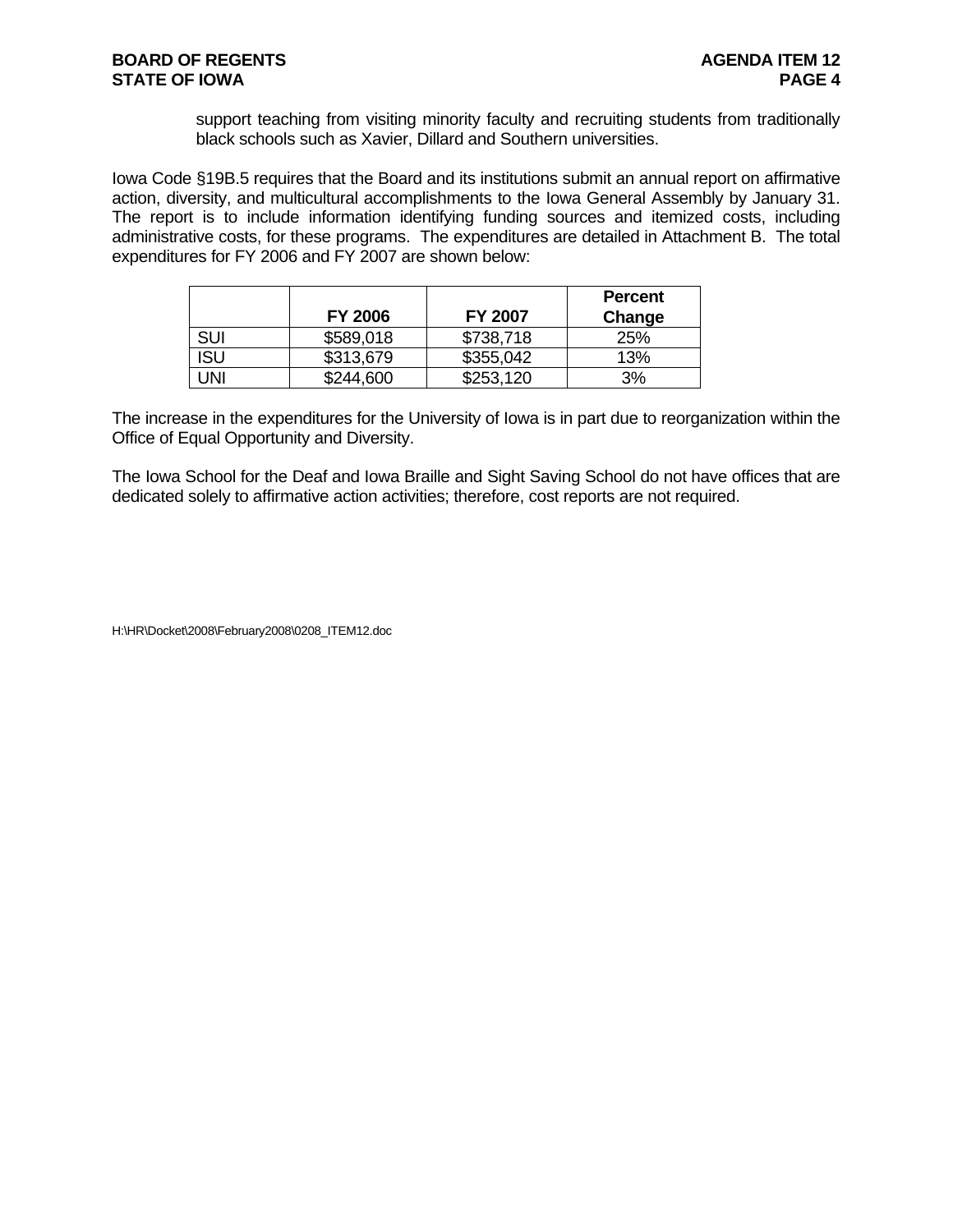# **BOARD OF REGENTS AGENDA ITEM 12**<br> **BOARD OF IOWA**<br> **BOARD OF IOWA**<br> **ATTACHMENT A**

|                                            |                        |        | September 30, 1997 |          |                  |                                             | סייט וט ווטגום אוויט | September 30, 2002 |          |                 | September 30, 2007               |        |                 |          |                  |  |  |
|--------------------------------------------|------------------------|--------|--------------------|----------|------------------|---------------------------------------------|----------------------|--------------------|----------|-----------------|----------------------------------|--------|-----------------|----------|------------------|--|--|
|                                            |                        |        |                    |          |                  |                                             |                      |                    |          |                 |                                  |        |                 |          |                  |  |  |
| <b>POA GROUP</b>                           | <b>Total Workforce</b> | Female | Total<br>৳<br>వి   | Minority | Total<br>৳<br>వ్ | Φ<br>ē<br>Workfo<br>$\overline{\mathbf{a}}$ | Female               | Total<br>৳<br>వి   | Minority | otal<br>৳<br>వ్ | Workforce<br>$\overline{a}$<br>⊢ | Female | Total<br>৳<br>چ | Minority | Total<br>৳<br>వి |  |  |
| Executive / Administrative /<br>Managerial | 271                    | 78     | 28.8%              | 23       | 8.5%             | 309                                         | 104                  | 33.7%              | 20       | 6.5%            | 351                              | 130    | 37.0%           | 25       | 7.1%             |  |  |
| Faculty: Tenure Track                      | 1,583                  | 380    | 24.0%              | 180      | 11.4%            | 1,507                                       | 406                  | 26.9%              | 199      | 13.2%           | 1,485                            | 432    | 29.1%           | 254      | 17.1%            |  |  |
| Faculty: Non-Tenure Track                  | 421                    | 175    | 41.6%              | 99       | 23.5%            | 528                                         | 239                  | 45.3%              | 87       | 16.5%           | 655                              | 312    | 47.6%           | 83       | 12.7%            |  |  |
| <b>Professional and Scientific</b>         | 5,219                  | 3,564  | 68.3%              | 259      | 5.0%             | 6,016                                       | 4,117                | 68.4%              | 381      | 6.3%            | 7,165                            | 5,064  | 70.7%           | 476      | 6.6%             |  |  |
| Secretarial/Clerical                       | 2,626                  | 2,233  | 85.0%              | 66       | 2.5%             | 2,732                                       | 2,326                | 85.1%              | 99       | 3.6%            | 2,588                            | 2,207  | 85.3%           | 104      | 4.0%             |  |  |
| Technical/Paraprofessional                 | 513                    | 321    | 62.6%              | 21       | 4.1%             | 488                                         | 302                  | 61.9%              | 16       | 3.3%            | 444                              | 284    | 64.0%           | 24       | 5.4%             |  |  |
| <b>Skilled Crafts</b>                      | 439                    | 39     | 8.9%               | 15       | 3.4%             | 408                                         | 42                   | 10.3%              | 21       | 5.1%            | 403                              | 33     | 8.2%            | 21       | 5.2%             |  |  |
| Service/Maintenance                        | 1,783                  | 997    | 55.9%              | 160      | 9.0%             | 1,718                                       | 892                  | 51.9%              | 240      | 14.0%           | 1,902                            | 1,046  | 55.0%           | 242      | 12.7%            |  |  |
| <b>TOTALS</b>                              | 12,855                 | 7,787  | 60.6%              | 823      | 6.4%             | 13.706                                      | 8,428                | 61.5%              | 1,063    | 7.8%            | 14,993                           | 9.508  | 63.4%           | 1.229    | 8.2%             |  |  |

## **UNIVERSITY OF IOWA**

## **IOWA STATE UNIVERSITY**

|                                            |                        |        | September 30, 1997   |                |                  |                       |        | September 30, 2002 | September 30, 2007 |           |                    |        |                  |                |                  |
|--------------------------------------------|------------------------|--------|----------------------|----------------|------------------|-----------------------|--------|--------------------|--------------------|-----------|--------------------|--------|------------------|----------------|------------------|
| <b>POA GROUP</b>                           | <b>Total Workforce</b> | Female | otal<br>⊢<br>৳<br>వి | Minority       | Total<br>ኄ<br>వి | 8<br>Workfor<br>Total | Female | Total<br>৳         | Minority           | ptal<br>ኄ | Workforce<br>Total | Female | Total<br>৳<br>వి | Minority       | Total<br>৳<br>వి |
| Executive / Administrative /<br>Managerial | 264                    | 62     | 23.5%                | 21             | 8.0%             | 265                   | 83     | 31.3%              | 23                 | 8.7%      | 346                | 124    | 35.8%            | 31             | 9.0%             |
| Faculty: Tenure Track                      | 1,235                  | 277    | 22.4%                |                | 142 11.5%        | 1,226                 | 313    | 25.5%              | 191                | 15.6%     | 1,195              | 349    | 29.2%            | 244            | 20.4%            |
| Faculty: Non-Tenure Track                  | 275                    | 138    | 50.2%                | 19             | 6.9%             | 282                   | 137    | 48.6%              | 35                 | 12.4%     | 411                | 212    | 51.6%            | 56             | 13.6%            |
| <b>Professional and Scientific</b>         | 2,129                  | 986    | 46.3%                | 258            | 12.1%            | 2,032                 | 897    | 44.1%              | 249                | 12.3%     | 2,014              | 952    | 47.3%            | 218            | 10.8%            |
| Secretarial/Clerical                       | 1,138                  | 1,055  | 92.7%                | 28             | 2.5%             | 1,149                 | 1,044  | 90.9%              | 37                 | 3.2%      | 1,085              | 986    | 90.9%            | 36             | 3.3%             |
| Technical/Paraprofessional                 | 212                    | 104    | 49.1%                |                | 3.3%             | 163                   | 84     | 51.5%              | 5                  | 3.1%      | 163                | 97     | 59.5%            | 5              | 3.1%             |
| <b>Skilled Crafts</b>                      | 291                    | 15     | 5.2%                 | 4 <sup>1</sup> | 1.4%             | 295                   | 14     | 4.7%               | 5                  | 1.7%      | 282                | 12     | 4.3%             | $\overline{4}$ | 1.4%             |
| Service/Maintenance                        | 612                    | 315    | 51.5%                | 50             | 8.2%             | 560                   | 324    | 57.9%              | 42                 | 7.5%      | 563                | 298    | 52.9%            | 44             | 7.8%             |
| <b>TOTALS</b>                              | 6,156                  | 2,952  | 48.0%                | 529            | 8.6%             | 5,972                 | 2,896  | 48.5%              | 587                | 9.8%      | 6,059              | 3,030  | 50.0%            | 638            | 10.5%            |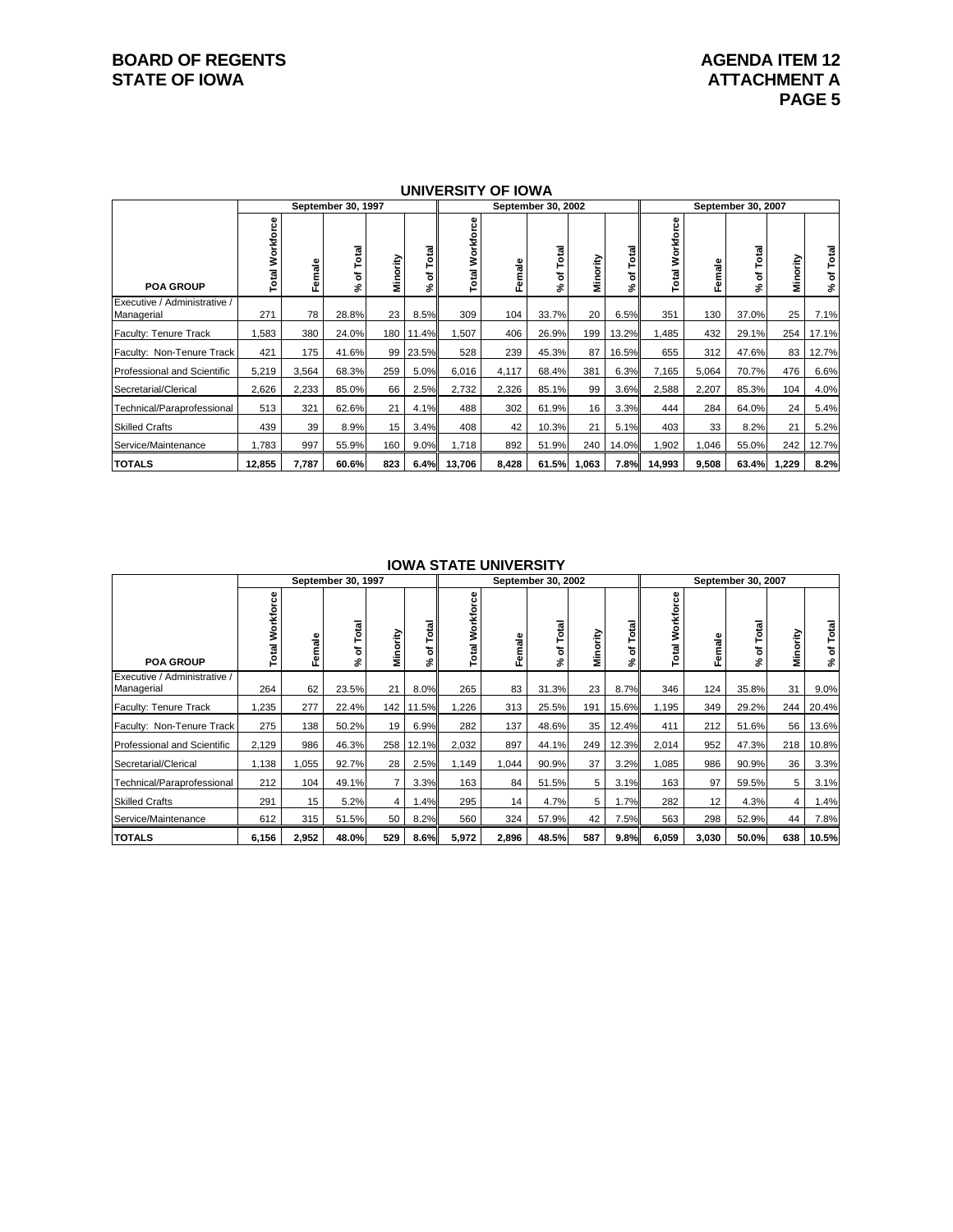# **BOARD OF REGENTS AGENDA ITEM 12**<br> **BOARD OF IOWA**<br> **BOARD OF IOWA**<br> **ATTACHMENT A**

|                                            |                           |            | September 30, 1997 |                |                 |                          |             | September 30, 2002 |                 |                | September 30, 2007 |        |               |                |                |  |  |
|--------------------------------------------|---------------------------|------------|--------------------|----------------|-----------------|--------------------------|-------------|--------------------|-----------------|----------------|--------------------|--------|---------------|----------------|----------------|--|--|
| <b>POA GROUP</b>                           | Workforce<br><b>Total</b> | ale<br>Fem | তা মু<br>۴<br>৳    | Minority       | otal<br>ㅎ<br>వి | 8<br>ā<br>Workf<br>Total | ឹ<br>≆<br>م | Total<br>৳<br>వి   | Minority        | otal<br>⊢<br>ቴ | Workforce<br>Total | Female | of Total<br>چ | Minority       | of Total<br>వి |  |  |
| Executive / Administrative /<br>Managerial | 106                       | 23         | 21.7%              | 8              | 7.5%            | 97                       | 28          | 28.9%              | 6               | 6.2%           | 103                | 37     | 35.9%         | 6              | 5.8%           |  |  |
| Faculty: Tenure Track                      | 557                       | 207        | 37.2%              | 61 I           | 11.0%           | 551                      | 217         | 39.4%              | 64              | 11.6%          | 534                | 222    | 41.6%         | 61             | 11.4%          |  |  |
| Faculty: Non-Tenure Track                  | 96                        | 62         | 64.6%              |                | 11 11.5%        | 166                      | 101         | 60.8%              | 16 <sup>1</sup> | 9.6%           | 39                 | 25     | 64.1%         | 3              | 7.7%           |  |  |
| Professional and Scientific                | 393                       | 186        | 47.3%              | 36             | 9.2%            | 504                      | 264         | 52.4%              | 42              | 8.3%           | 540                | 284    | 52.6%         | 43             | 8.0%           |  |  |
| Secretarial/Clerical                       | 301                       | 295        | 98.0%              | 19             | 6.3%            | 323                      | 312         | 96.6%              | 16              | 5.0%           | 275                | 265    | 96.4%         | 13             | 4.7%           |  |  |
| Technical/Paraprofessional                 | 21                        | 11         | 52.4%              | 3 <sup>1</sup> | 14.3%           | 26                       | 11          | 42.3%              | 6               | 23.1%          | 31                 | 9      | 29.0%         | 5              | 16.1%          |  |  |
| <b>Skilled Crafts</b>                      | 87                        | 5          | 5.7%               | 6              | 6.9%            | 85                       | 5           | 5.9%               | 5               | 5.9%           | 60                 | 5      | 8.3%          | $\overline{2}$ | 3.3%           |  |  |
| Service/Maintenance                        | 254                       | 146        | 57.5%              |                | 52 20.5%        | 240                      | 134         | 55.8%              | 35              | 14.6%          | 242                | 132    | 54.5%         | 31             | 12.8%          |  |  |
| <b>TOTALS</b>                              | 1,815                     | 935        | 51.5%              | 196            | 10.8%           | 1,992                    | 1,072       | 53.8%              | 190             | 9.5%           | 1,824              | 979    | 53.7%         | 164            | 9.0%           |  |  |

### **UNIVERSITY OF NORTHERN IOWA**

#### **IOWA SCHOOL FOR THE DEAF**

|                                            |                 |              | September 30, 1997 |            |                  |                        |        | September 30, 2002 | September 30, 2007 |                  |                        |        |                  |                |                  |
|--------------------------------------------|-----------------|--------------|--------------------|------------|------------------|------------------------|--------|--------------------|--------------------|------------------|------------------------|--------|------------------|----------------|------------------|
| <b>POA GROUP</b>                           | Total Workforce | emale<br>LE. | Total<br>৳<br>వి   | ority<br>Š | Total<br>৳<br>వి | Workforce<br>otal<br>⊢ | Female | Total<br>৳<br>వి   | Minority           | Total<br>৳<br>వ్ | Workforce<br>otal<br>⊢ | Female | Total<br>৳<br>వి | Minority       | Total<br>৳<br>వి |
| Executive / Administrative /<br>Managerial | 4               |              | 0.0%               |            | 0.0%             | 4                      |        | 0.0%               |                    | 0.0%             | 4                      |        | 25.0%            |                | 0.0%             |
| Faculty: Tenure Track                      |                 |              |                    |            |                  |                        |        |                    |                    |                  |                        |        |                  |                |                  |
| Faculty: Non-Tenure Track                  | 55              | 42           | 76.4%              |            | 0.0%             | 53                     | 42     | 79.2%              |                    | 0.0%             | 43 <sub>l</sub>        | 37     | 86.0%            |                | 0.0%             |
| Professional and Scientific                | 24              | 19           | 79.2%              |            | 4.2%             | 37                     | 30     | 1.0%               | 2                  | 5.4%             | 36                     | 27     | 75.0%            |                | 0.0%             |
| Secretarial/Clerical                       | 9               | 9            | 100.0%             |            | 11.1%            | 4                      | 4      | 2.0%               |                    | 25.0%            | 5                      | 5      | 100.0%           |                | 20.0%            |
| Technical/Paraprofessional                 | 30              | 26           | 86.7%              |            | 3.3%             | 24                     | 21     | 87.5%              | 2                  | 8.3%             | 23                     | 21     | 91.3%            | 3 <sup>1</sup> | 13.0%            |
| <b>Skilled Crafts</b>                      | 8               |              | 0.0%               |            | 0.0%             | 6                      |        | 0.0%               |                    | 0.0%             | 6                      |        | 0.0%             |                | 0.0%             |
| Service/Maintenance                        | 19              | 10           | 52.6%              |            | 2 10.5%          | 19                     | 8      | 42.1%              | 4 <sup>1</sup>     | 21.1%            | 20                     | 9      | 45.0%            | 4              | 20.0%            |
| <b>TOTALS</b>                              | 149             | 106          | 71.1%              | 5          | 3.4%             | 147                    | 105    | 71.4%              | 9                  | 6.1%             | 137                    | 100    | 73.0%            | 8              | 5.8%             |